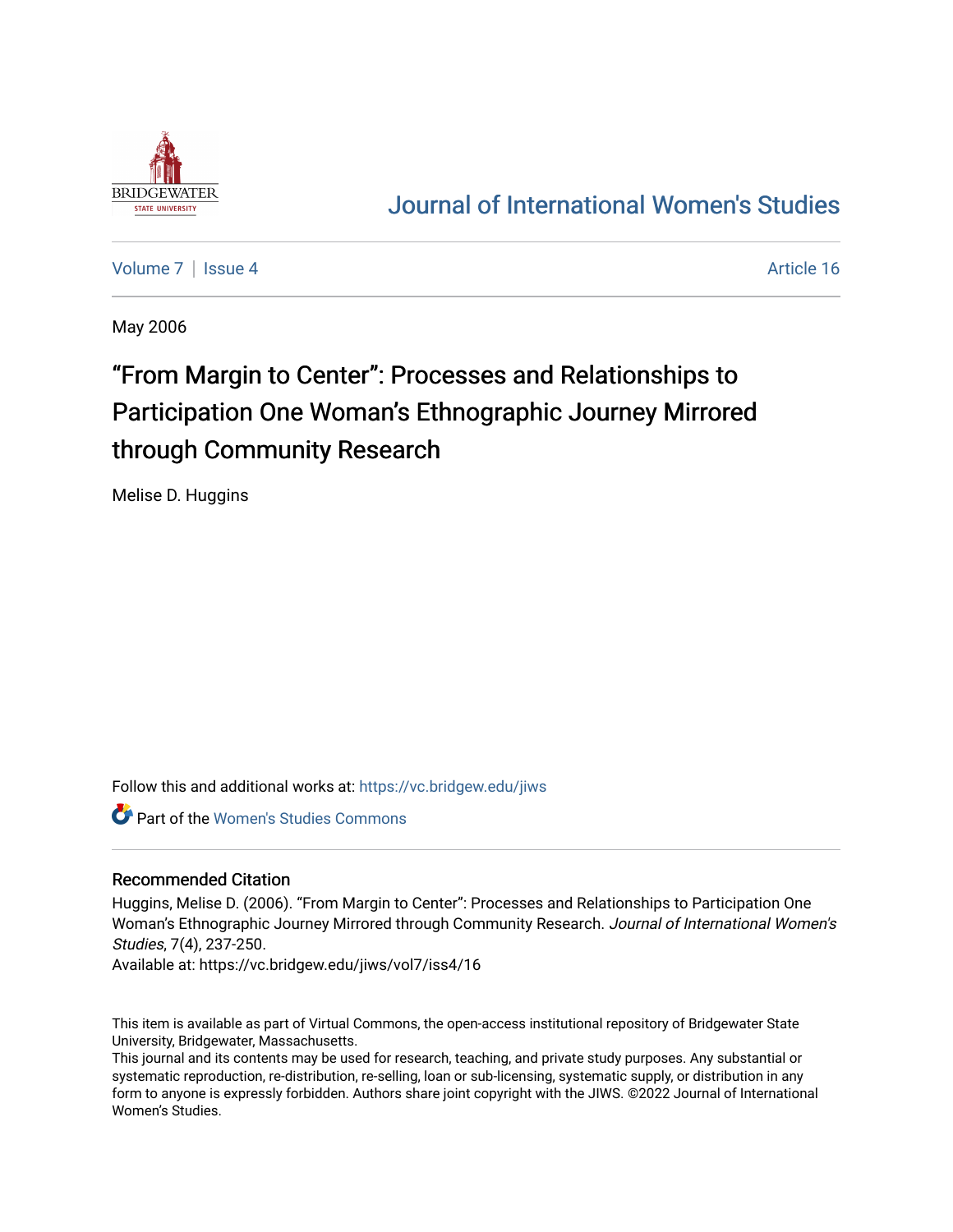This journal and its contents may be used for research, teaching and private study purposes. Any substantial or systematic reproduction, re-distribution, resselling, loan or sub-licensing, systematic supply or distribution in any form to anyone is expressly forbidden. ©2006 Journal of International Women's Studies. Huggins: "From Margin to Center"

### "**From Margin to Center"**: Processes and Relationships to Participation **One Woman's Ethnographic Journey Mirrored through Community Research**

By Melise D. Huggins,  $PhD<sup>2</sup>$ 

#### **Abstract**

 In the closing two years of my doctoral degree that spanned ten years of my life, I was asked by a mentor to write a personal essay on my academic experiences at the university. That essay follows and is printed here not without the accompanying editing that marshaled its own questioning, self-reflection and analysis that comes with distance, wisdom, and the editor of a juried journal.

 I was concerned to give a revisionist accounting now, another five or six years after the writing of the essay, to explain what my perspective was then as a disaffected African- American ABD (all but dissertation), given my changed thinking now, of what matters and what does not; and how my responses would have changed, lessened, or wizened over time. After all, my heightened sensitivity as an emotionally vulnerable and young so-called minority Black female, coming from a politically-charged HBCU (historically-Black college or university) to enter a predominantly white and politically conservative environment brings with it a whole dimension of challenges, the least of which is how to fit in, how not to be invisible, how to be successful and how to gain access to be successful in the midst of myriad real and perceived walls and obstacles.

*Keywords:* Womanist/Feminist ethnographic Writing, Life History, Personal Essay

**Access, capacity and empowerment** are important tenets central to my identity as a person, a woman, and the magnitude that comes from being one of color. Throughout a long academic career as a student, particularly at the graduate level, and because I enrolled in fields rarely represented by women, least of all, those of color; I have been often relegated to the margins of scholarship and excluded from academic pursuits. I have rarely received access to assistantships on department projects. Despite a 4.0 Master's degree record in Agriculture and Economic Development, I was perceived as sub-par or of lower capacity than my majority and male counterparts. Upon a recruitment meeting with a preeminent scholar of African development, a white male, one with whom I wished to work, I was asked, "What did I have to offer African development?" Consider the magnitude of this question, coming from a white male, to me, a female of African descent, from the Black Caribbean, having studied, traveled, lived and worked on the

 $\overline{a}$ 

<span id="page-1-0"></span><sup>&</sup>lt;sup>1</sup> From bell hooks, *Feminist Theory: From Margin to Center*, (South End Press, 2000).

<span id="page-1-1"></span><sup>2</sup> Melise D. Huggins is an international public scholar holding degrees in Animal Science, Agricultural Economics and Applied Economics & Resource Development from American universities. She is a multidisciplinary development economist, writer, poet, artist, and photographer, originally from the Caribbean but a world traveler both for business and pleasure. Much of her prose/poetry focuses on women, and our struggles to be; to be free, live and remain self-determined in the midst of myriad demands. She hopes to make writing her living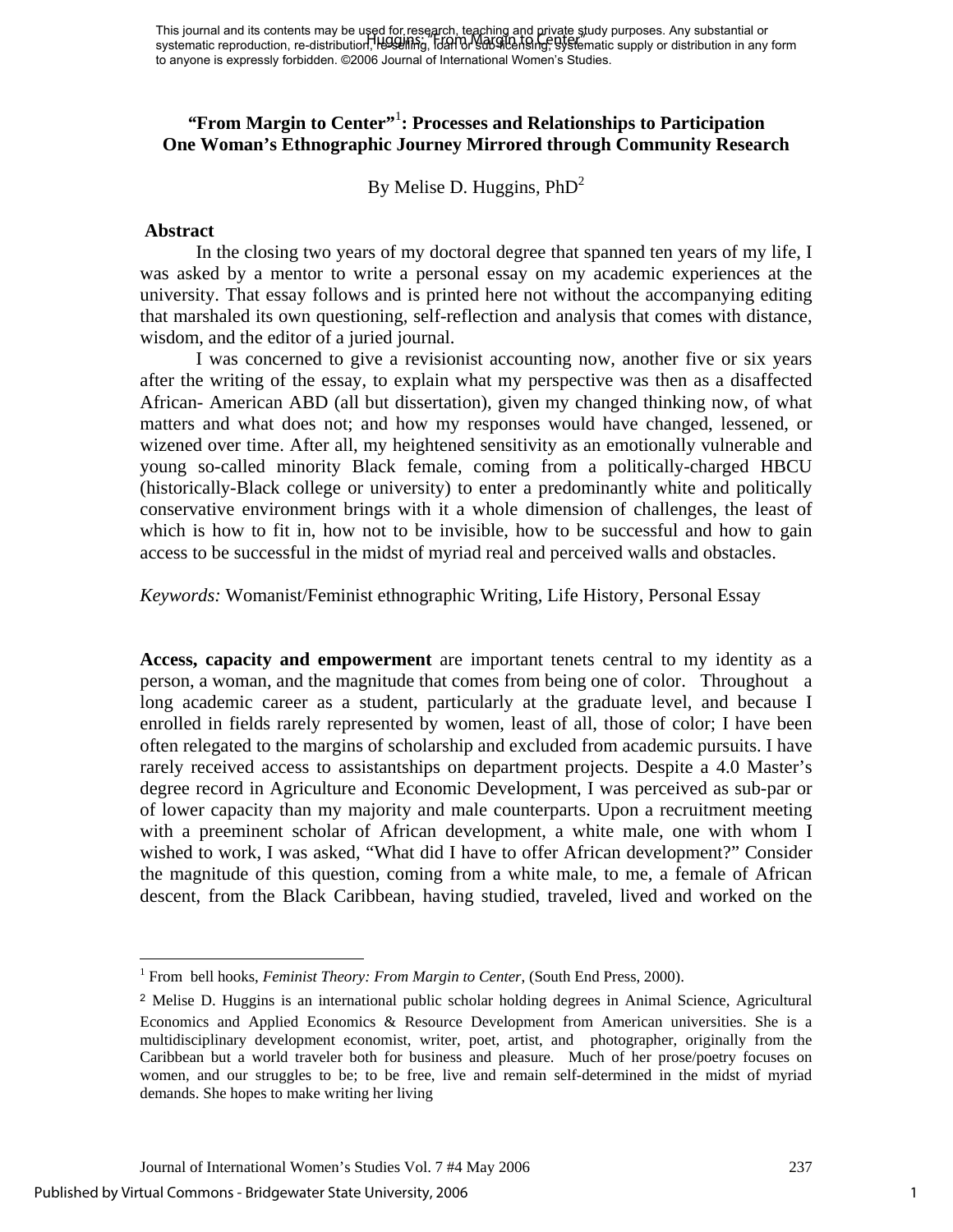Continent. Perhaps I had not lived as long as this individual, but what arrogance permits such a question?

 Why the accepted presumption or premise that one has to be able to state what one's contribution is going to be at an initial introduction, in a field of study or at a place of learning becomes the crux of the matter at this revisit. This paper then is a presentation of a form or former of self, resting on a belief in learning, developing competences and having a willingness to contribute where appropriate, whereby one's capacity is strengthened as a result of one's academic background and reflected in future possibilities.

 My one salvation to success through what I call the wilderness of my PhD process was my own power; certainly not any power given me by any other, degree, status or accomplishment; but the power inherent of knowing who I am and whose I am, regarding both the divine and my heritage. It is from this heritage that my power emerged: from holding on to my inheritance, and not handing anything over to another. In the academy, a prominent myth is that your life is in your advisor's hand; well, that story was never part of my reality. This one perspective or philosophy may have been both the reason for and my salvation from my experiences.

The heritage I speak of is really that of a culture<sup>3</sup>, national as well as familial. My family, we are Trinidadian—purportedly, the most proud of all the Caribbean Sea Basin. Trinidad and Tobago is a legacy, a culture and country context of strivers and accomplished thinkers. My family history is far more impressive than my national identity. I come from a maternal family of educators and professionals across fields. My father is an entrepreneur having businesses in the United States and Trinidad for over thirty years. Its important to tell you my father reached only the eighth grade of formal education. He is the first intellectual I ever met, and the best kind: one self-taught.

My father has been the biggest source of my inspiration in all spheres of my life. To see all he has done with so little inspires nothing but awe and admiration. With that history, how can I make excuses out of my difficulties, they are far meager than those of others who have gone before me. My paternal grandmother, Ruth Huggins, forms the other enabling dynamic of my life. The old Negro adage of "somebody prayed for me" is a personal story and reality. In my own personal folklore, I believe either my father or my grandmother prayed and placed an everlasting covering over me that has brought about success in all things, and particularly when those all around me would do anything and everything to see me fail. Thus far I have not; suspecting, I never will- the anointing persists. I owe this assurance and insurance to a marriage between these two aspects of power: the familial and the divine.

As my father was my first image of an intellectual, so my Aunt and Godmother, Marjorie Baptiste, was the first picture of a womanist/feminist. She is one of three

1

<span id="page-2-0"></span><sup>&</sup>lt;sup>3</sup> The culture I refer to in the essay is one of the Carib Indian, Coca-Payol and African strain of identity and experience within Trinidad & Tobago. Trinidad & Tobago, the twin-island nation state is a country as is most other Caribbean islands, one that advances a predominant ethnicity and cultural identity that some would argue is not inclusive enough of all its groups, and as such, is more Creole, Christian, African and secular. However, the culture I refer to in my mind is one of many. In fact, my referral to this specific cultural frame was not to encourage or relate to any ethnic tensions, but merely to herald its success and buoyancy for those whose it is by identification and living.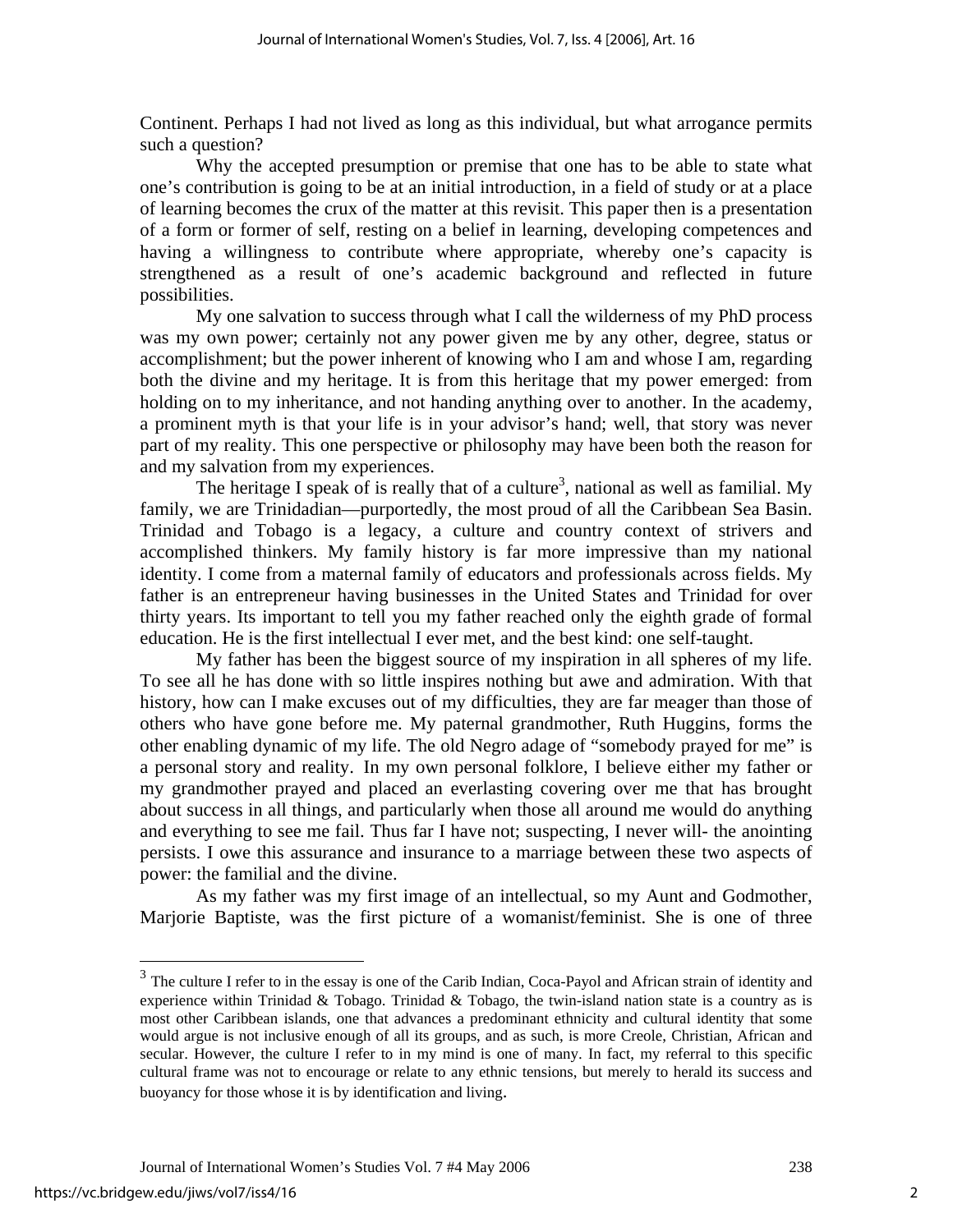women in my family who never married. She is a woman who has amassed wealth and achievement on her own, without the title and name of any other than her father. I observe most women's zeal to take on the name of a mate or a husband, and I have always been perplexed, wondering, was not your father's name enough to honor. I am and have always been so proud of my family name, even from childhood as I recall. I vowed I would always remain a Huggins. These are the roots to my successes: my family history and the source of my honor.

Despite the processes of cumulative causation regarding my successes, however, I have to admit a certain portion of my power also came from my own personal journey that delivered me to my doctoral pursuits. A journey filled with accomplishments that consisted of surviving life challenges of separation, contention, death and solitude. It was also a journey enjoyed through privileges and rewards of family, blessings, and the reinforcement of inherited victories.

 Of course, other skills and resourcefulness allowed me to persevere through the various stages of the doctoral program that has been eight years, full time, consecutive and running, albeit closing. Truly, it has not been just me, but Grace endowed within. This story is my introduction to the dissertation; this is my personal story of how I came to identify personally, internally, with my research topic and a researchable problem. This is a story of how, I, a woman of color and identity<sup>4</sup> struggled, strived and forged success in the academy – moving from the margins to the center; a center from which I address you in these days.

This introduction is a narrative of the similarities, perhaps, of my thoughts and processes of participation and the primacy of relationships as the mediating factor from which success is crafted, whether for an individual graduate student seeking inclusion and validity through scholarship, or for a citizen, a neighborhood resident in urban regions, fighting against apathy and invisibility. This is a telling of the same story, but different plays and dichotomies of finding internal hope and salvation, of my moving from the margin to center of the academy, and prescribing in this dissertation how the invisible urban minorities: the poor of all ethnicities, solve and prescribe their own realities, not from the margins, but from the center of their own authority.

 $\overline{a}$ 

<span id="page-3-0"></span><sup>4</sup> A woman of identity is a woman who is beyond categories of sexuality, world, role and functions. "A woman of identity" is a woman imbued with a chart of her history; she has an inkling if nothing else of a

great destiny and even greater possibility. Such a woman of identity walks and makes decisions, living as she does from her own inner resources and of those lives of other women and people who came before her, who light her path and make her ways. A woman of identity is one who is not easily swayed, corrupted, beguiled, or destroyed by the vagaries of living.

Women of identity in today's world comprise the recently installed President of Chile, Senora Bachelet who upon taking the presidential oath gave homage to her father for his life given and taken in the struggle for the nation. A woman of identity is the new Prime Minister of Jamaica Portia Simpson Miller whose detractors call her common because her dialect and behavior bespeak an experience of a specific people of a particular history; holding on as she does to her personal belief systems (religion) apart from traditional government protocol and political correctness.

A woman of identity is Vandana Shiva of India who is empowered to go against all-powerful multinational corporations (MNCs) to tell the world and inform her country folk of how these MNCs are destroying their lives and livelihoods. These are women of identity, all women of a particular ethnicity, cultural identity, in some cases shared and in others, different, but all, deeply rooted in a strong sense of self that is held as a shield and never in negation to any other."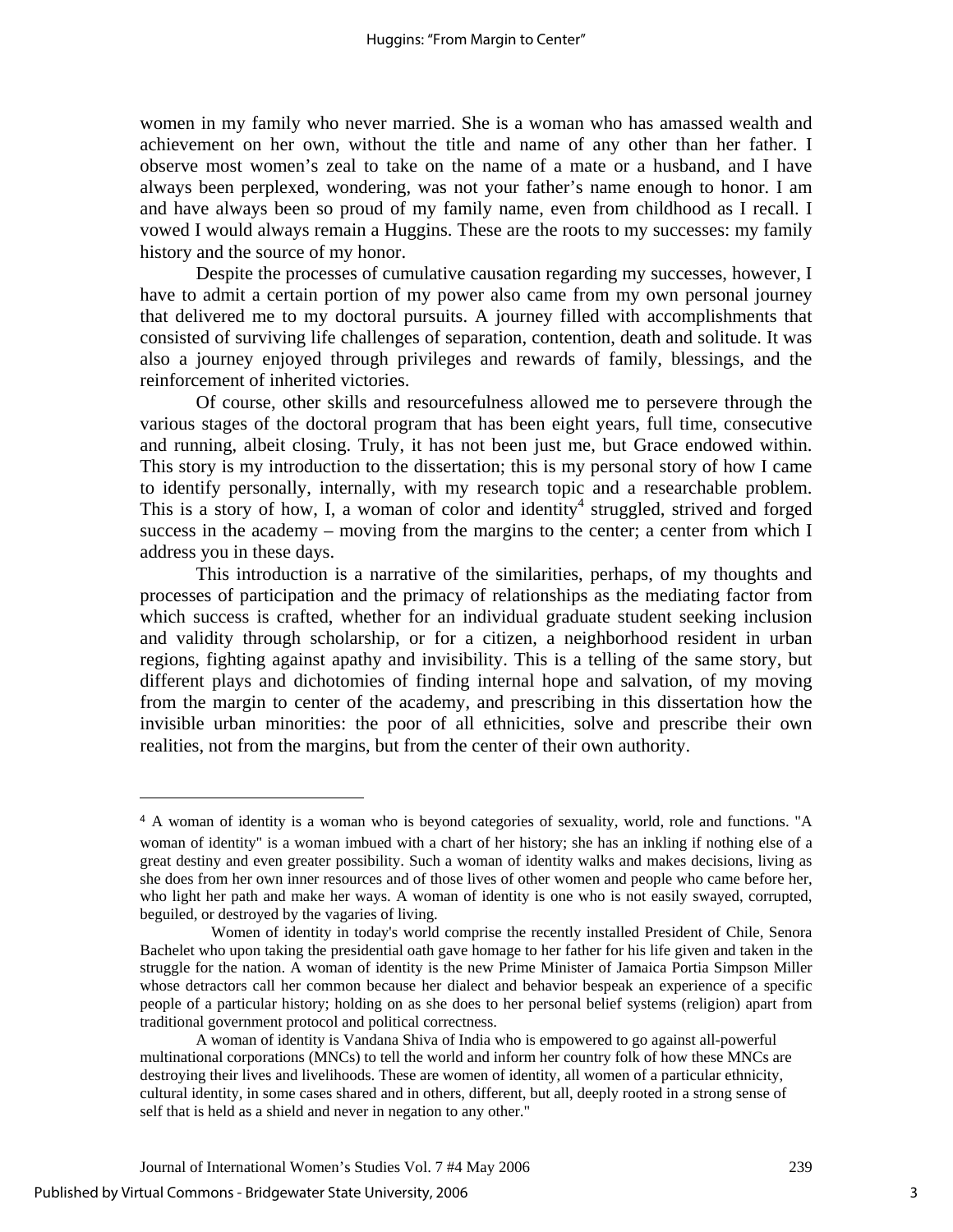Beyond the stories of the student of color in the academy and urban residents, demoralized, intertwined with these issues is the different ways of knowing beyond the common, the traditional, the mainstream and the majority sanctioned. In the process of legitimating one's own way of knowing and doing, is the crafting, finding, outlining and framing, as well as the advancing and living of ones own scholarship as the essence of one's being – the very meaning of authenticity. This narrative is the finding of my way out of the difficulty to walk, stalled, in the trying to find my voice within the traditional form. This academy was not prescribed for people like me, I have been reminded many times, within these eight to nine years. Independent thinkers with in-collapsible principles, passionate about the frames of thought that prescribes certain existences for others, are not part of the larger agenda. My voice on this research comes out of creating a form of scholarship that is innately accurate to my sensibilities. The language may be my own and not that of the establishment. As I have decided what is scholarship for me, I will give you the same honor and liberty through your own reading of this story.

**A Brief Herstory** of my experiences would focus on my skills and resourcefulness as the salvation of my academic career, but that would be woefully insufficient. It has not been me, but God, the divine, the benevolent universe, a power larger then myself that has kept me, protected me, shielded me, advanced me, and provided for me. I saw the working-out and manifestations of the assertion 'that what (wo) man means for evil, God makes for Good'. Several times, I tried to leave the academy. It took me three or more years to own the reality of my unhappiness, denial and masked sorrow. I was so smart I made the minimum grades by doing nothing to little. Those three or four years were a process of coming to terms with the possibility, choice and acceptance to leave. Even before my peace of leaving, however, each time I attempted to leave, grace appeared.

Realizing my dissertation topic would not come from the usual processes of collaborative department or assistantship projects, I wrote a proposal for predissertation funding. The Dean of the College funded the project. In the summer of 1994, I returned to the country where I once lived as an expatriate, Zimbabwe. I went to reestablish old connections made as a development consultant. I considered for research issues in natural resource management, use and policy. I also thought it possible to research the country's resettlement program through the Land Tenure Commission. My final option for dissertation research included the evaluation of development communes and collective I implemented and assisted throughout my earlier stay. None of these options materialized. Perhaps due to my swift departure even before a month's stay, I had planned on two. My Mother was fighting the last illness of her chronic battle with lupus. It was the last time I saw Zimbabwe, a sentiment seeming irrelevant here, if not for how much that country has changed since 1994. My Mother passed away another month later, eight years and ten months after my Brother. Despite my stories of consistent success in the war of PhD survival, there were battles lost. This attempt to save my ag-econ academic career through a Zimbabwe research project failed.

The constant change of advisors, though disconcerting in appearance was another grace. The source of such upheaval is the lack of relationship, friendship, or mentorship. I look back in horror, amusement and irony at the academic form of my acceptance to do the PhD. At the bottom of the form where should have stated my advisor's name—it was blank. I see now, in hindsight and clear vision that was the hallmark of what was to come.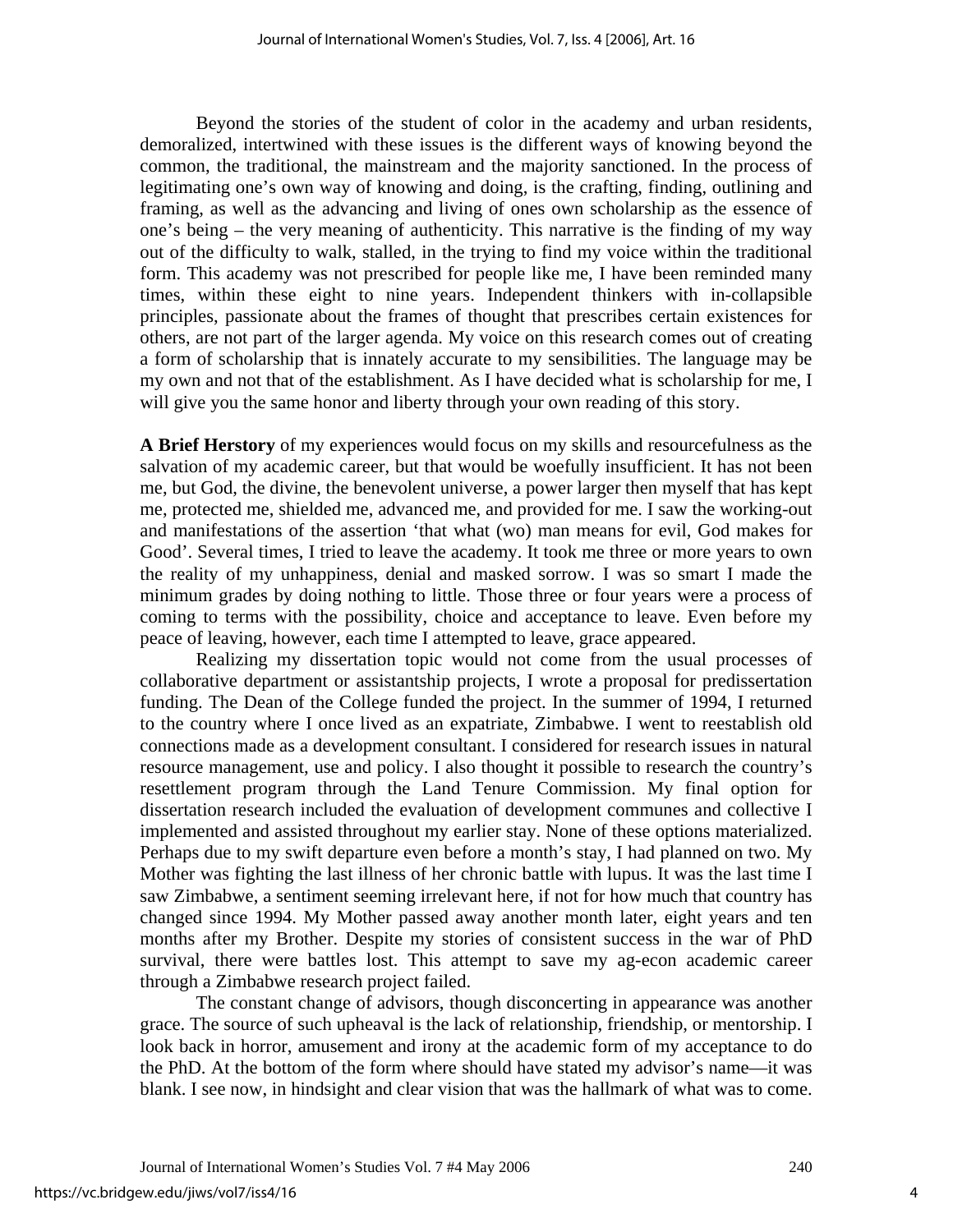This lack of relationship with advisors only ended a few months ago, when I last changed advisors. I had to do it that time because as I kept working on my research concept as a way to combat the lack of any faculty involvement, my regular submissions to him was not met with the feedback I asked for and sought, but with an admonition of who of the committee sanctioned me to move forward with my ideas. I was sadly dismayed as I thought who would take me as an advisee, again; but recognized I would never progress without that necessary change. As horrible as it looks and as unpleasant as it is, the one thing that saved me throughout the years here was my willingness to change and move forward from what was not working. I never let myself be stuck. I never believed I could not change or make changes. My persistence in looking for what works is immeasurable.

The person who became my advisor was the professor of the proposal writing class I registered for to produce my proposal. It was a class I waived out of upon entering the department, but registered for, again, looking for the way to success, to finding solutions to situation. It is the first time I enjoy a positive, supportive and reinforcing relationship with an advisor. One who respects and uses my writing and research in his work. He is a faculty member of color.

Fulfilling the graduate student/academy tradition, I have some advisor stories to tell. The worse of these regards my decision to leave the academy in the winter of 1997. In pursuit of my next endeavor, I applied to be an Ag-Econ Scholar on Capitol Hill. I did have a Masters of Science in the field. I was in constant and close communication with the administrators of the fellowship that would have been an inaugural position. Because of her preeminence, when I mentioned my advisor by name as a person I worked with, a letter of recommendation was requested from her despite three other positive letters. I asked for that letter not realizing she was the fourth person I asked to write letters of recommendation from the outset. I had to wait two weeks for her to return to town. I then waited another week or so to get on her schedule. When I walked into her office the letter had yet to be written despite the conveyance of deadlines and immediate requests. I could not see between the lines or the writing on the walls, perhaps because there was the refusal to write on her part. Getting past the hesitant letter, I received a phone call from someone I had never spoken to, a male, who I believe was running the program from his Texas faculty position. He told me and I quote "No one had been chosen and they were postponing the program until next year." I could hear and smell craziness pretty well, even if I cannot spot it. I was stunned. I would have had no problem with my disqualification. To tell me though that there is no one qualified, at all, to fulfill a fellowship post that is nothing beyond a graduated student position, sent flags waving. I then suspected the pool of candidates was extremely small, and smaller still were the finalist, and low and behold, I must have been the favored candidate. Hence, the request for the fourth letter was my thinking. I started investigating about the letter since that is when this train seemed to derail. I got a copy through a favorable relationship with department staff. On first glance, I could not see anything wrong with the letter. I sat perplexed in the office with the staff. Until in mid stream of thought and murmurs, Tuskegee University hit my consciousness. The letter indicated this as the place of my Master's work. True enough, but I thought it suspect and peculiar for a student to have spent four years and a half in a doctoral program yet a letter of recommendation goes back in time to old laurels as a touch point. Even so, the letter did not mention my 4.0 at that institution, so I wondered what could be the usefulness of that piece of information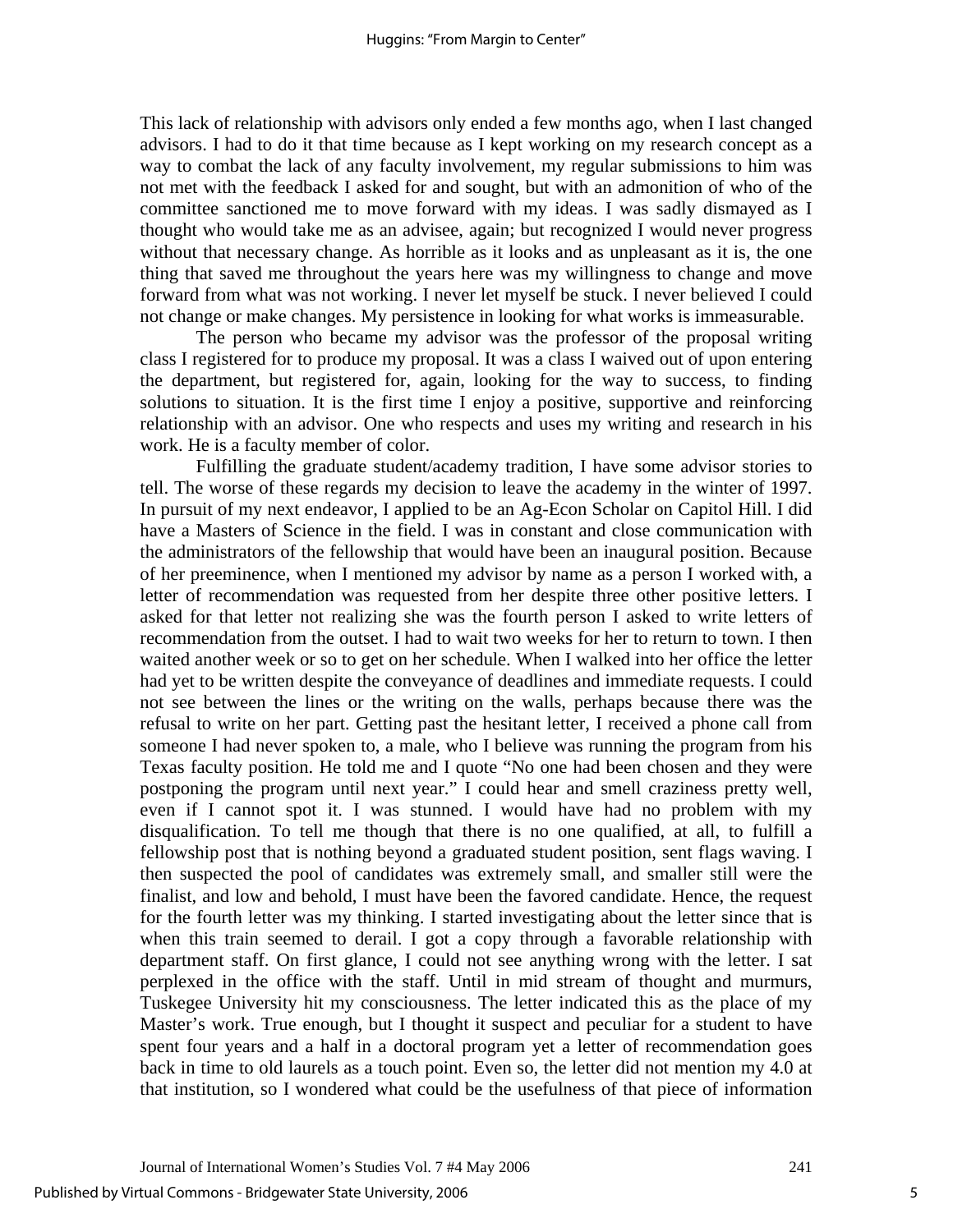now. Yes, I have been excluded and denied access and participation in these four years, and so therefore have a meager record to show for my time; but surely, a favorable comment on some little thing I accomplished, you can offer; as I am still here, for instance. I guess not. For Tuskegee University became the floodgate by which I saw everything else. What this prominent and national faculty member was indicating was my ethnicity, if not her false notion of race. She was letting the reader know that I was Black, African-American. I then noticed she said, "Melise is interested in poverty alleviation and welfare reform". She was letting them know that I was not "conservative" as they have it defined; and if not that, then indicating my interests were not theirs. Another statement in the letter read, "Melise has felt the need to search for other paradigms of understanding" or some sort comment, loosely regarding the action that led to my exit. Finally, the letter closed with the statement, "I would give careful consideration to Melise Huggins". I have this letter. I remember the quotes verbatim even after all these years. Crafty is it not? It was the dastardliest thing to do, considering this person was my advisor and someone I liked and thought who liked me. I think she may have. However, her identity was so wrapped up in her field, and in her perception and illusion of ownership, as well as in her power to influence, to give and take away from me and my life, she was not able to recognize, my Master's degree qualified me and gave me the right to pursue such a position. Beyond that, the administrators viewed me qualified to fill it. These are my mere efforts and explanations to understand how anyone would do such a sneaky, duplicitous, deceitful and ugly thing. She merely could have denied me the letter, rather than to write her character so clearly for all to see. For those of you reading this narrative and not able to comprehend the world outside your own experiences, what you have just read is an illustration of racism in action, not just mere prejudice. Racism is this power to deny or retract opportunity conferred on another, from near or far. Her social capital allowed her to impact my life in this way, without anyone raising a question or an opposing thought. I see the world on two realms though, the physical and the divine. I wanted that position, but it was not for me. I do believe anything that is mine, with my name on it, as divinely ordered, no one can take away.

Onto friendly faces, for they did exist here for me in Michigan's white cold, they weaving, as I did, in and out of the PhD wilderness journey. Such friendly-faced people gave support and caring. There are far more than I could mention. I recount MaRobie. She has since retired from Michigan to Florida, and just last Monday returned to see friends, a week's trip on which I was the first stop. This is honor. MaRobie is a 63-yearold feisty engaging woman. When she met me on a street corner, outside a beauty parlor she thought she had known me for ten years. We had never met, at least not in this life. We attended the same church, I learned. When I became a member of the church, she stood up to be my member-guide. She subsequently invited me into her home and her family. She embraced me as a friend and daughter. She is a dynamic woman sharing a common heritage of South Florida by way of the Caribbean. She is the person who has always told me I was not particularly skilled in spotting my enemies. Other friendly faces include The Jangs and The Loverbys. The Jangs also became my family, and interestingly enough emerged after MaRobie and her family left Michigan. The Loverbys I am eternally grateful to as they helped me construct my research over the past summer. Their tireless involvement allowed me to finally complete an operational research project and proposal within the fall semester.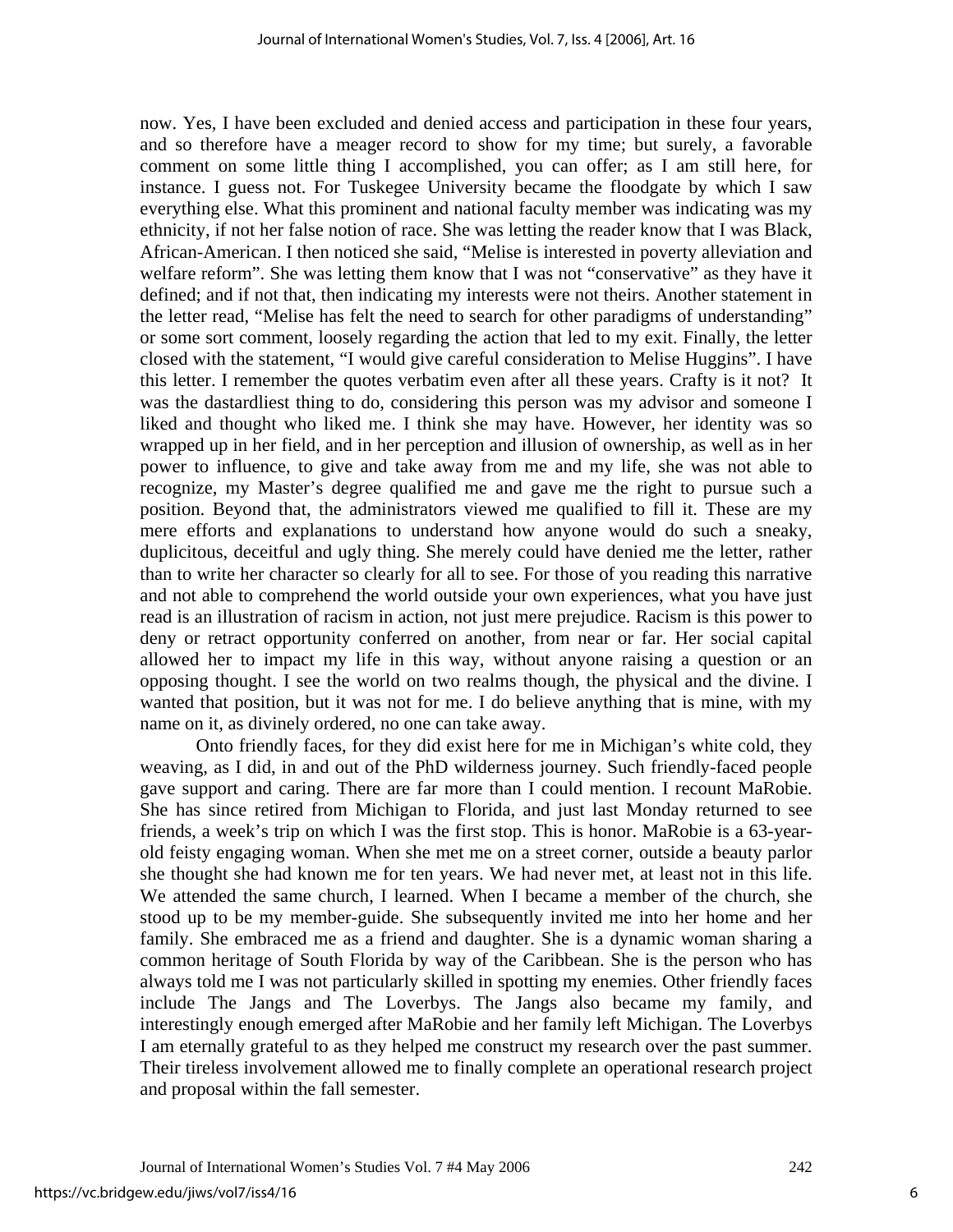Final kudos must go to the seminal individual who made able my continued registration and maintenance in the hardest and earliest days of my PhD program; that is the Associate Dean in my College for Academic Diversity. Without him and his financial support to pay for my registration and stipend, given the exclusion and in-access I was subjected to, I would have surely been out on my … He played critical physical and metaphysical roles in the upcoming completion of my degree; at least in getting me to the point, today, where I craft this narrative. Dr. Dean was not the most sympathetic of characters in the onslaught of negativity, ugliness and the various nefarious forms of racism experienced by his students. For him, it was worse; he and his generations and those before them, lived through worse. He tells the story of coming to this same college for his PhD and in the entrance interview the professor turned his chair on him as he entered the office; it is the same inhumanity we suffer just in a revised and particular forms. I suspect Dr. Dean's philosophy through his encouragement to be tough was the remembrance that we as a people have made a lifetime of surviving and thriving in spite of all manner of the inconceivable; that we youngsters have it easy, and the least we can do, is what everyone before us has done: To handle it. Handle it I did, and I have. These are the friendly faces that assisted me in doing so, who kept me going along the bloodsweat-and tear-stained PhD trail.

Always there were diversions of the heart and mind. One fruit I have to show for my years in the PhD program is three volumes of poetry spanning writing from 1990 to the present. I have written my feelings, my impressions, and have written my way out of depressions and pity. I wrote to survive, I wrote in resistance. I wrote in a victory yet to materialize. I complete this PhD partly because I must finish what I started. More saliently, I finish as I see now my future lies through the portal of the dissertation and degree completion. It is more the writing of the dissertation as a purpose than the degree itself. I am a writer, and if that is not my life purpose, it is one of many. The degree and its dissertation is part of my sub-journey writing, finding my writing, and finding my voice. The essence of this journey materializes in the writing of this narrative, my first ever and here directed toward a scholarly audience.

Writing my life, my lessons, my teachings (the PhD), my inspirations, my journey, my dissertation, my path, writing my future and that future is one beyond writing that encompasses most creative pursuits. For instance, a most recent diversion has been the desire to put my poetry to music. Another nascent diversion of the heart has been my growing interest in cinema-therapy: my love and remedy through movies. I have evolved an interest to meld my love of music and writing to develop and construct film scripts. I expect my first story line will be my Mother's story and the depiction of Caribbean life in Trinidad, through culture, music and lime (the *Trini* noun for a hang out).

Diversions of the mind have been my consistent participation in campus forums, talks and seminars across the disciplines of the social sciences, the arts, law and policy. I so participated in broadening events that many people believed me to be in other areas of study other than my matriculation. Perhaps these activities provided the outlet that kept my critical mind active and out of a confirmed state of depression. I had devised my own psychological assessment as functionally depressed.

 It seems as though I spent a good three or four years of my PhD program doing nothing: no classes, no research, just deferred doctoral credits waiting for a door to open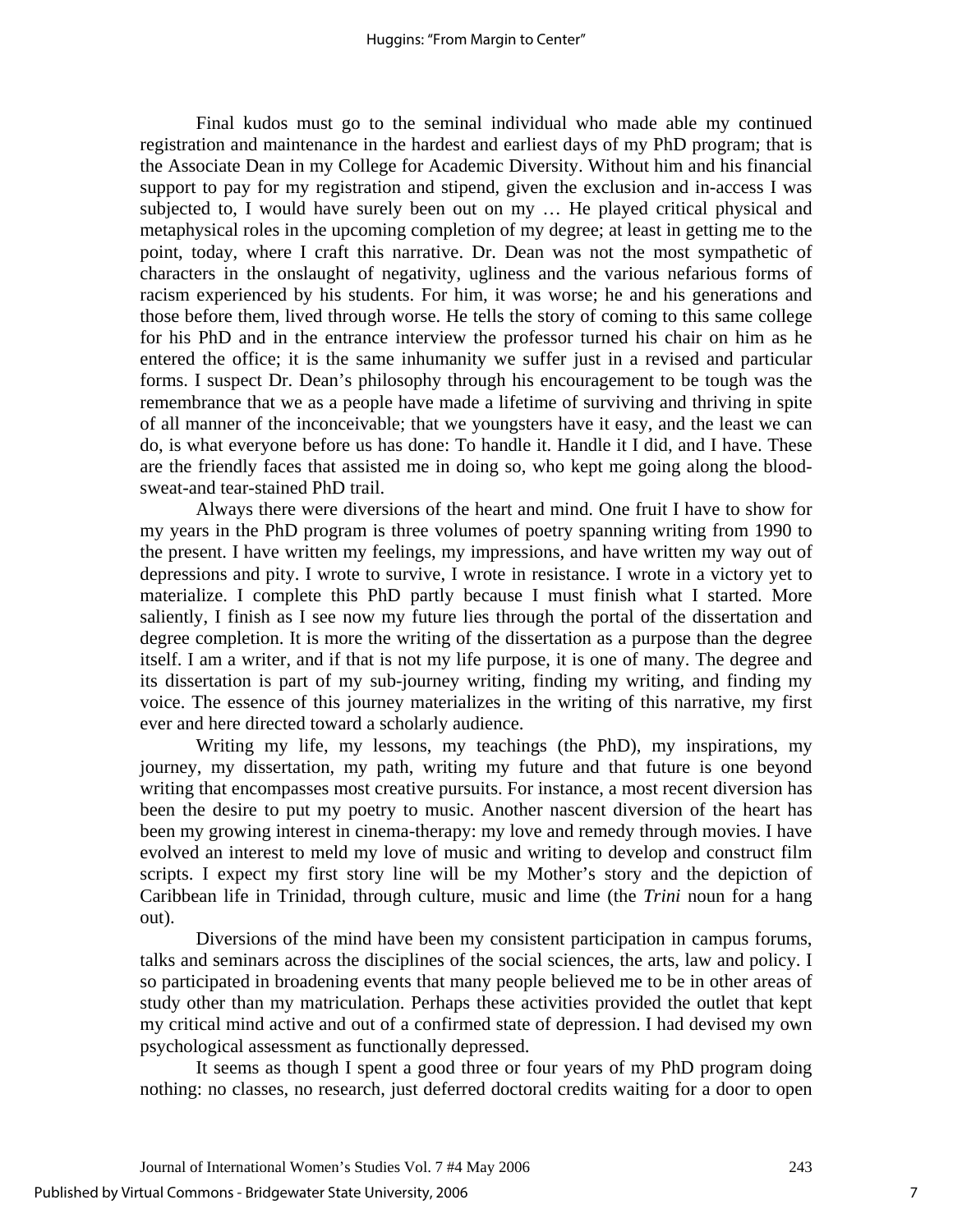to move forward. Perhaps this is just the exaggerated feel of the dead times, or just the perception of my deepening, growing or expansioning processes. Details evade me, and maybe too accuracy. One thing I assert, however, is that light did not shine until I overcame my demons of quitting and leaving a dream undone, to be a degreed scholar in agricultural economics emphasizing the process and policies of development. Perhaps it is the acceptance of the perceived worse case scenario and the embrace and peace and change of perspective to realize there is never such a worse scenario, that hope arrives. It was at this peace that the opportunity came to transfer to another department, the very same option I was given years prior by an advisor, as a way I felt to show me I was not up to par to study in the hallowed traditions and halls of Americana ag-farming-the white ideal and traditional way of life myth.

 This opportunity arrived out of my refusal to keep spinning my wheels to pass departmental exams seemingly designed and arbitrarily marked for failure. Who your advisor was, who you were, and what country you came from, and the extent of the perceived promise and possibilities to provide continued livelihood for your professors and department, overseas, determined your value and what oversight and overlooking you would receive. At the time of my departure, the department underwent concurrent internal and external scrutiny on two points: why the passing rate on department exams were so dismal when students, usually professionals in the field, passed their courses; and concurrently, why the performance and skill of department graduates were so variant. Some students graduated in three years when they failed all three exams, while others were booted because they could not manage the same feat. In the midst of these polar opposites were the many students who took upwards of seven or more years, usually eight, sometime ten to finish the PhD.

 My passage from the department came through innocence and naïveté. I asserted to my advisor and the department chairperson that I was not willing to take the main exam in perpetuity, considering I did not think I failed it the first time; denied of course I was for a review to validate this assessment. By my assertion, I was making, taking and stumbling into an outcome, surprising to others and even to me. For in my righteous indignation I did not realize my assertion was the door to my exit; but that I did, walked out and through a department that granted only its third PhD to an African American male or female by year 2000. Wonder you should of how many others pursued, but were stifled, waned or defeated. This is the record for a land grant university  $-$  so what if it is in Midwest Michigan.

 This trajectory and change landed me in the Department of Resource Development. I am wont to tell you the details, the players, the dynamics or of my decisions to this outcome. As in everything else in my life, my choice met with reinforcement: people were receptive; I was accepted. The open window of holy scriptural lore comes to mind: when one door closes, a window opens. This window was not without its drawbacks, however. I spent another two years or so passing a new spate of department exams and fumbling to find an appropriate dissertation subject given disciplinary cross-boundaries between advisors and myself. One of the consistent themes of my academic experiences is the character of advisors along the way. I spoke of my personal bad advisor stories. The observation I made is that often than not, advisors may appear friendly and beneficial, but really are just standing by waiting to see you fail. This is an image of overseers observing a spinning wheel, never inserting a hand, direction,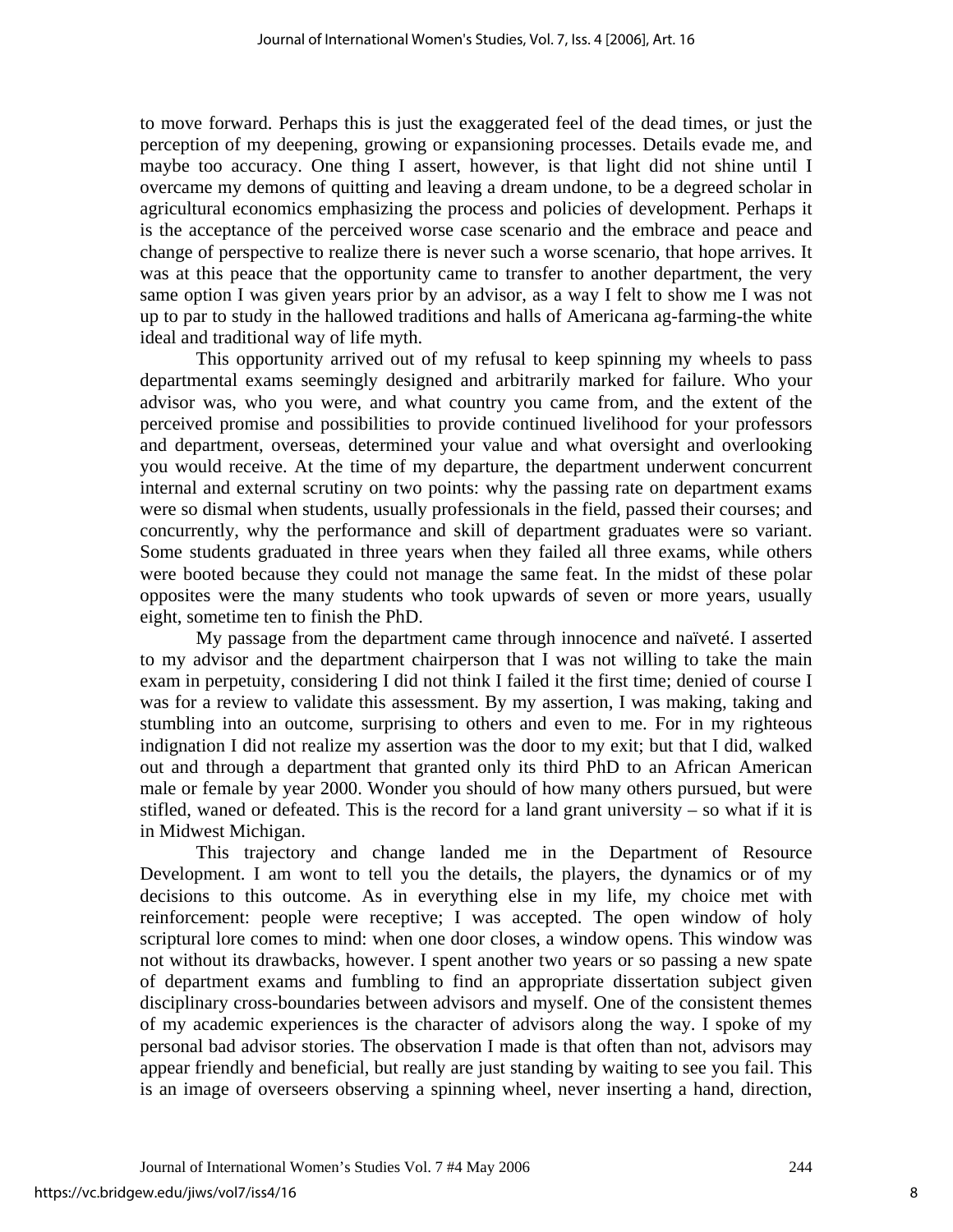inspiration, or mentoring to guide your boat out of a wind tunnel, it is the common testimony shared among students of color.

 As I write this narrative, the universal reinforcements keep appearing. A call just came in, someone seeking after my absence at church reminds me of the scripture in Deuteronomy, of sweet honey and the rock that speaks to being in the midst of a hard place and finding something sweet. My sweetness has always been God's grace, never changing.

 Writing this personal narrative as an introduction to my dissertation serves many purposes. First, there is the intention to frame my own scholarship. Second is the focus to construct my ownership and identity to and with the project and my dissertation. Third, through the process of writing and the journey of becoming a writer, I frame also a particular way of seeing the world.

This process of identification, framing scholarship and becoming a writer in the public domain began recently after a year of working on my current project. The start of that year came when a professor I knew from previous interaction invited me to work on his project and derive my dissertation from a collaborative endeavor on citizen participation and urban neighborhood organizations. I spent all summer reading materials, becoming versed in project history and trying to gain a footing from being a development economist to reading the social science of urban affairs, community development, psychology and ecology. All beneficial to my original field of study, and I would add, an expansion of the original paradigm. I learned first hand the tenet and study of multidisciplinary inquiry.

 This initial goodwill led to my introduction to the writing and person of Parker Palmer, the renowned educator and spiritualist who came to the university to participate in a slew of discussions and conversations about finding the authentic self. The announcements of his visits came with a listing of his books, essays, articles and other writings. The first of his writings I read was a book identified by the New York Times blurb "A phenomenon in higher education". Surely, this book was a phenomenon in my higher education. The book is entitled *To Know As We Are Known—Education As A Spiritual Journey*.

I shall tell you, the fullness of this title comes to me now and not the first time I read the book. Even though I recognized my PhD as a wilderness experience, much like the original Israelites in the desert of biblical times, the book's subtitle did not mark my thoughts on its relevance to my lived experiences nor on how I should read its contents. Further insights I gather today read, "A Master Teacher offers a new model for authentic teaching and learning." This is another reinforcement as I have been identified with the markings of a Master Teacher from shamans, seahs, palm readers and other such power people on the fringes of knowledge. Again this theme of the dichotomy of margin to center: framed as who knows, how they know, and who justifies. Urban residents need answer these questions for themselves when they work in collaboration of visiting community development practitioners and professionals. Just as struggling graduate students, further burdened by the perceptions and biases of color must answer these questions as they frame their own spheres of thought in an academy that is more often than not negating. These are similar stories, different dichotomies, all of moving from margin to center.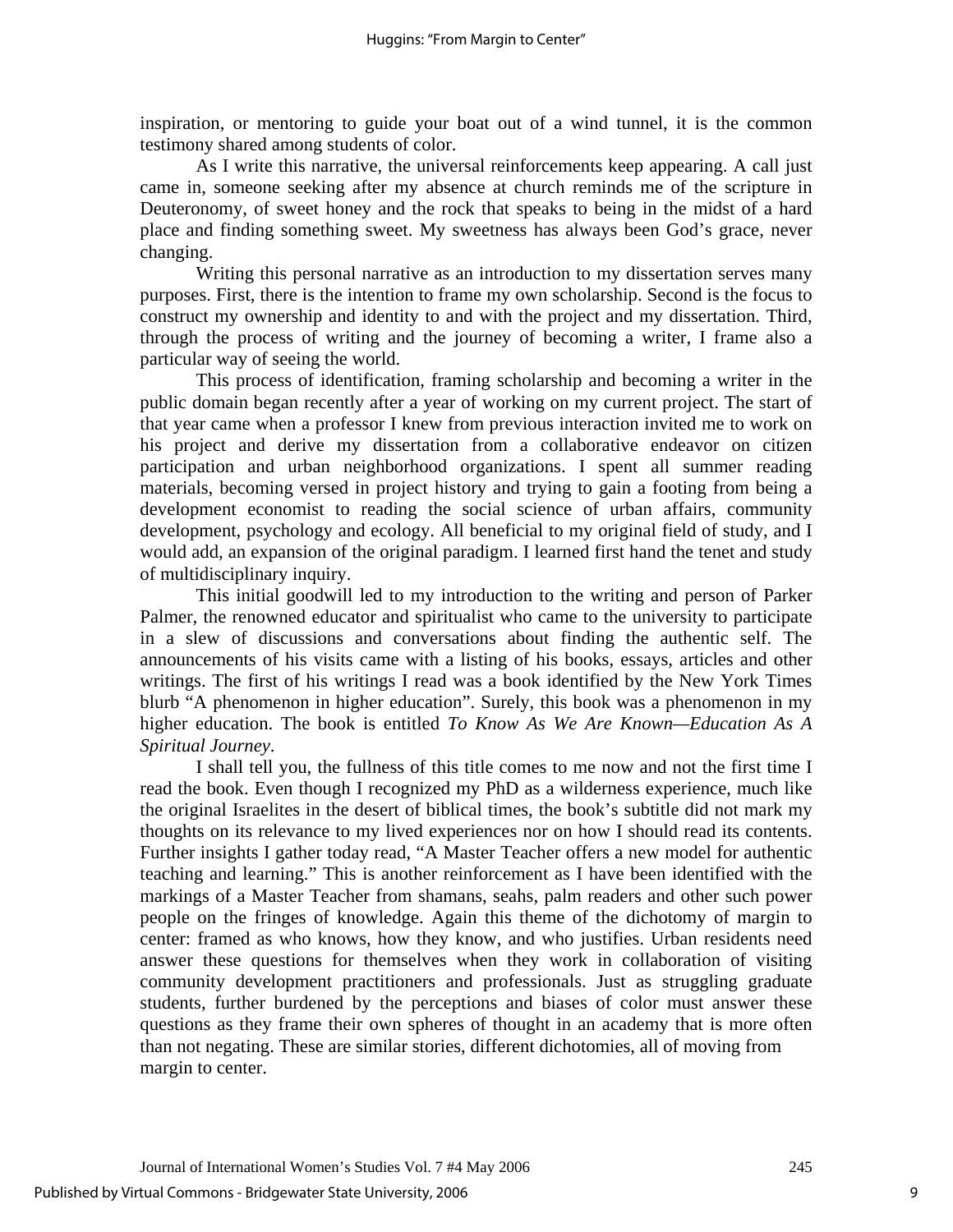**What Parker Palmer's** *To Know As We Are Known* did for the conceptualization of my research is along the line of providing a roadmap to a treasure. I realized in the reading of that book the seminal role of relationship/friendship to a doctoral student's success and career. In the sphere of the academy, from professors and advisors, as they interact with students, there must first be the recognition of a common humanity -- The seeing and embracing of an individual beyond perceptions, biases, stereotypes, prejudices and preassessments. Such human civility given and shared allows for relationships and in a bestcase scenario friendships. I make the distinction between relationships and friendships because relationships may be positively or negatively cast and manifested.

Conceivably, it is too simplistic to say relationships are positive or negative. While this distinction may be accurate, a greater truth of distinction may be that relationships may be personal, internal or external. I understand in the writing of relationships and friendships that professors and administrators, faculty and staff do not bestow that honor to each other, so how can they make that extension to the peon graduate student. Be that as it may, I acknowledge that even the mildest modicum of a positive relationship, perhaps a friendship on the part of an advisor or professor to students may allow them to be involved within the livelihood of the student. Such a relationship may create the opportunity for that advisor or professor to invest, partake and take a personal stake, fully participating, in finding and designing success with the graduate student. This begins the framework to conceive of relationships along the personal internal/external dichotomy. The personal allows for the perception of others' humanity as it serves as a mirror image of oneself. An external relationship creates the possibility to negate and render invisible those who have no relevance to how you see yourself, or so perceived.

A useful way to conceptualize a positive, personal or internal relationship or friendship is to ask the question 'what is a relationship creating'; or is it empowering or debilitating. Perhaps the mark of a positive relationship is a creative process that serves the highest intentions and best outcomes of all involved. These relationships, or creative processes web and mesh to form a sense of community for the student that places him or her in a place, a department, in which they feel a part, have ownership and claim to construct a collective. That collective then serves to reinforce and support student freedoms to craft their process of inquiry and specialization with the room to develop and practice as nascent scholars and critical thinkers.

Within this frame of positive, personal and internal relationships, friendships and collectives, an individual student has and finds the means to create life-giving connections for the importance of their work and growth as scholars. I see this as participation. One cannot participate if your identity or being is not recognized, acknowledged or given place. This is the framework, the process and access denied to most graduate students of color: from a lack of humanity, to an external perception of other, to a lack of relationships and friendships, to the lack of a safe collective in which to work and be known as equal scholars, to the lack of mentoring to be guided to success.

I also believe participation requires the connection between the compartments of individual lives for students in the academy and for residents to participate in neighborhood organizations. The personal life and existence is connected and informed by the community life; community being the department, university, college or academy, or, the block, neighborhood, or city, state, nation or world.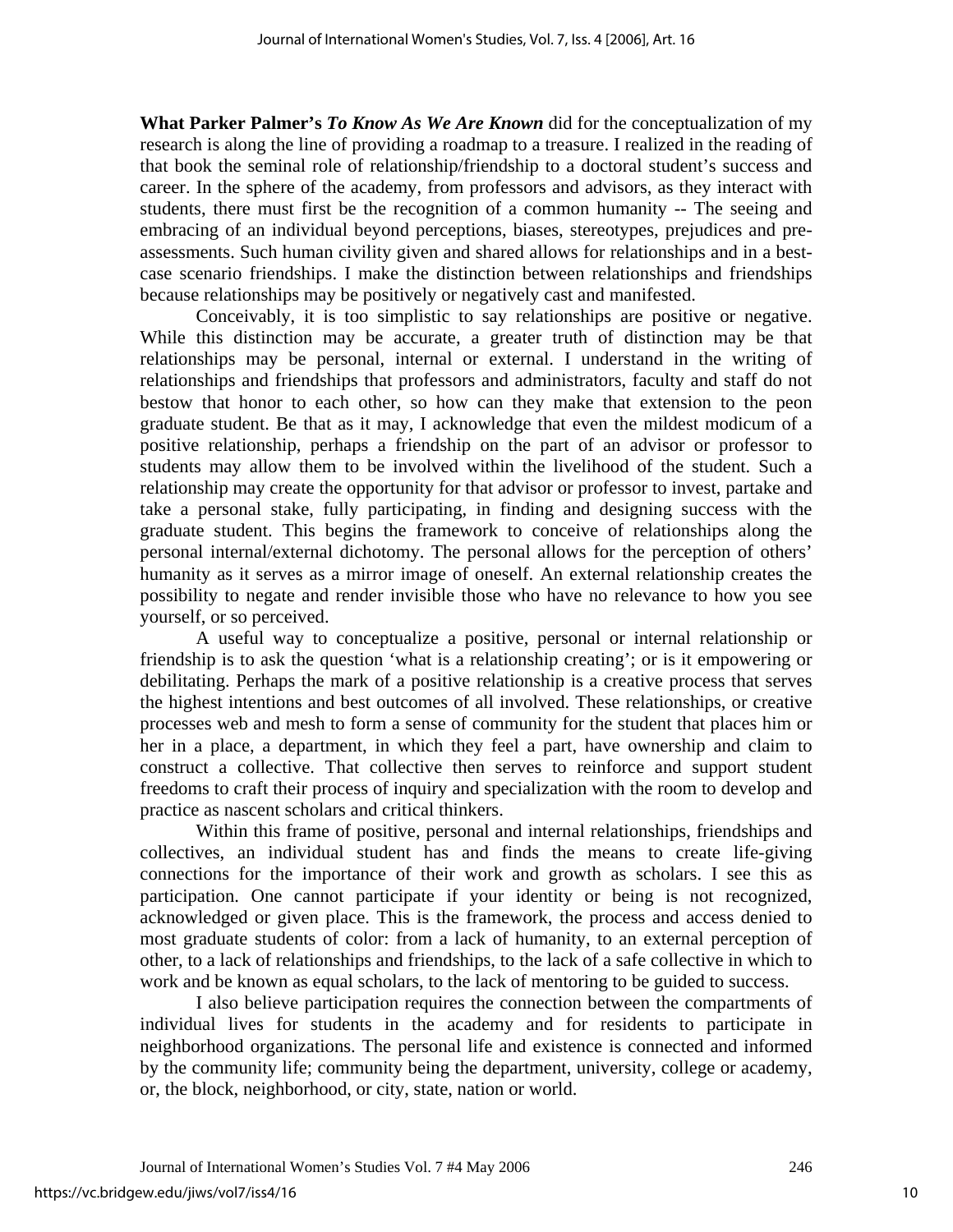I wonder as I conceptualize and map this framework, if relationships and friendships can be construed as a resource, the operationalized unit of analysis of social capital or sense of community, perhaps. In this discussion then, positive and personal relationships and friendships are resources and the first and second order, the necessary and sufficient requirement of success for students and for residents. As pivotal as it is in the academic context, sense of community is also the central construct of my dissertation research in citizen participation in urban neighborhood organizations.

**"…To conspire any longer with this racist system?"** (Parker Palmer, Let Your Life Speak, p.34). This quote is the phrase that turns my thoughts from the creative role of enabling relationships to the role and agency of individual empowerment, in both spheres that is the student and the citizen. This quote says to me that non-participation, on the part of any citizen, resident, student or individual is a conspiracy with whatever system, ideology, perspective, practices, or a focus to silence, oppress, marginalize, exclude or annihilate. To not participate, to not have a voice, to choose to be silent and uninvolved, is to conspire with racism, prejudice, bias, elitism, sexism, classism, lack of one's own validation, place or belongingness.

 For both the student and the citizen resident there is this need to find and lay claim to one's agency and power to create success and participation, to bring and affect change in environments where we operate. Are so-called-minority students of color and the urban poor allowed to explore who they are, advance what they want, in connection to their places of orientation, departments or neighborhoods; or are such identities negated or handed to them? Even if one is negated place, identity, and honor, marginalized individuals and populations must still engage and be, not apart from their own center but through it. How this is accomplished, becomes one-person's story, my story of moving from margin to center, and may have relevance to others in similar or applicable situations.

 In this effort of writing, telling and living one's own story, I advocate for thinking outside

the box. Confidence builds by doing things one has never done before; to accept and seek connection and familiarity anywhere found, creating circles of positive reinforcement and like mirror images. Confidence emerges also by clinging to the success of others, not to blindly emulate but to derive some implication for one's own way. Every individual and group will have to determine where to create his or her collective and reinforcement. Central too is the need for functional organization, for the individual to be organized. I believe to start small and immediate and expand from there, is what builds a strong foundation for community. The motto that "together we can achieve" empowers in both concept and practice.

**In my dissertation research**, I try to accomplish several things. One of which is to show the importance of individual and collective characteristics to the behaviors of individuals and to outcomes of the community as an entity. This is a tenet reinforced and true for the student sphere. The collective skill, resources and access can be just as important as the skill of the individual student: maybe a difference between a functional five-year PhD program and one that runs to nine years or longer.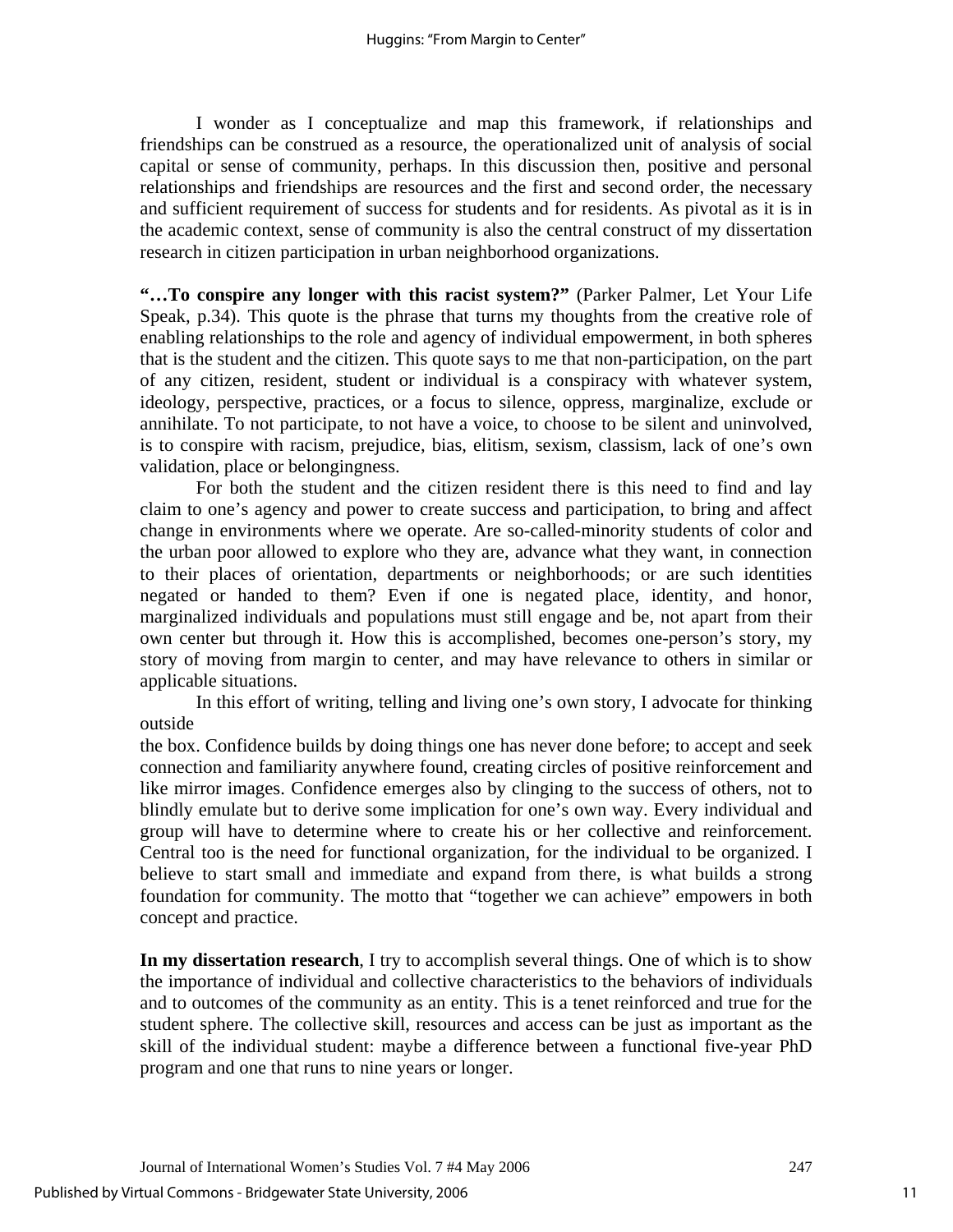Finding agency and empowerment does occur, however, first on the individual level. It is therefore central to know when a process of participation is conceived, what are the contexts of challenges or duress, what are the psychological behavioral and perception characteristics of individual students and citizen resident? How do they perceive themselves: able to change things, having self-efficacy and prior examples and experiences of being successful? Perhaps these combined characteristics form foundations from which new behaviors and successes are forged, in new arenas and contexts. Can such characteristics and traits be transferred, supported or otherwise trained? How can so-called-minority students be encouraged to find their successes despite the inhospitability of the academy? The answer to this question is the holy grail of student retention and success rates. If such traits can be transferred it is also a mechanism and process of garnering greater neighborhood and citywide participation rates.

 The dissertation looks at individual, neighborhood and social-context characteristics. In essence, I assert that the reality beyond the individual matters in observed outcomes and individual behaviors. I look at my own experience in my ongoing PhD process, and realize these same factors have played a central role; no factor has operated separate from others. Everything is systemic in nature. I came to my research topic by realizing the insistency of positive and personal relationships, if not friendships to a graduate student's success. I assert in my research the same relationship dynamics are necessary to garner greater numbers of citizen-resident participants in urban neighborhood organizations. Such friendships and relationships create webs and collectives of inclusion that infuse and create access, capacity and skill and empowerment. When one is not struggling to survive, one is creating, being, identifying, and feeding: others and oneself.

 The applicability of this research to community residents and practitioners as well as to other minority students, faculty and administrators, is the importance of forming and sharing friendships and personal relationships with those they teach, instruct, train or work. Relationships and friendships can be the fertile ground and foundation of knowledge building and information sharing. It facilitates a teacher and learner cyclical and shifting dynamic. In Parker Palmer's perspective, knowledge builds only as a relation to how internal or external its exploration.

I struggled to write a paper on my dissertation topic as I was not personally related or invested to the topic of my dissertation research. I did not own it. Community organizations struggle with participation levels perhaps because they seek involvement without being involved with residents. Is it simple to say that outcomes do not derive apart from relationships? This appears to be the thesis and logical conclusion.

 This framework of personal relationships and friendships, collectives, place and sense of community, access, capacity, agency and empowerment, all relate to a new paradigm that I assert is apropos to both the academy and the city. In this framework, reality is de-compartmentalized and integrated. This paradigm relates to a new way of living and studying, working and a new perspective on the importance and relevance of relationships to our collective livelihood and security. If relationships existed in the academy, one wonders if crazed students would be pushed to recent incidences of violence.

 In this framework, relating and relationships is no longer the sole province of the personal, integrated into the public and the external, it is a return to the basics in a world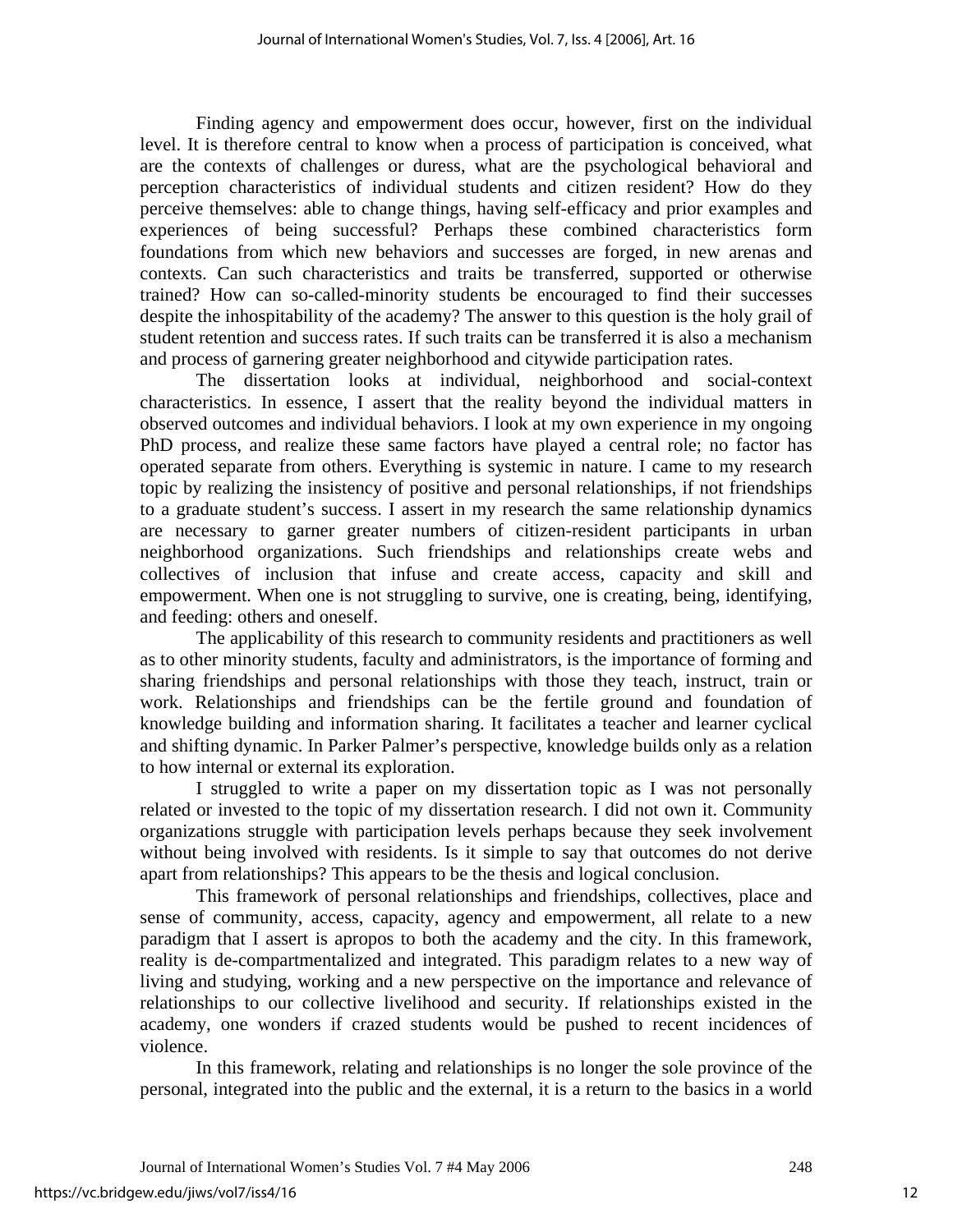of technological isolation. The personal and the professional manifest an alignment amongst an individual's intellect, emotions and spirit, bringing forth the greatest possibilities for creating, productivity, and desired outcomes, whether those outcomes are graduation or participation rates. Relationships allow individuals to realize their functional roles in spheres of the academy and the city. Students function as burgeoning scholars, achievers, learners and teachers; and residents emerge as citizens representing and exercising their democratic rights of voice, loyalty and representation. The goal then is to relate oneself to others and processes in the accomplishment of tasks and outcomes. How am I related to this knowing that is the dissertation topic, the other researchers or community individuals involved? How will relationships inform my understanding, and in how I perform this role, as a person, as a student, as a researcher, as a scholar and as a writer? This is the new way of working, most apropos to the field of community interests. There is no community apart from you and I, and whether and how we relate, relationship or friendship, but always in fellowship, might provide the accuracy in the questions we ask, the processes we take, the answers we receive and the understandings we gain.

 Now, I have finally the luxury of a positive relationship with my advisor as well as with other scholars and professors on campus even outside my formal academic committee. Everything is not roses and cream -- there are still thorns. I still deal with passive aggressive resentment from students and faculty. It perplexes me really. For, I wonder why are people threatened, little me as I am with no power to affect their lives or livelihoods. I came to a realization long ago through my experiences with a female advisor, not the creative letter writing one, but another. No matter how depressed, lost, ineffective or unproductive one perceives him or her self to be, if you are a person with innate skills, abilities and light, you shine, and those insecure, in fear or envy, spite and resist you. Nothing else explains human irrationality so well.

As a person of color in the academy, this is what we endure, in addition to the cutthroat politic.

 Everything has its good and bad. I choose now to emphasize the good, there has been enough bad, and so it will always be. I have forged and framed my own definition of community and collective. I still have challenges to broach for my completion, but it is without the agony of negativity and the constant insecurity of true support.

 Interestingly enough, I find the same constructs that formed my personal success frame the theoretical perspectives of my research: sense of community, perception of control and efficacy of community psychology, prior patterns of behavior of behavior studies, and enabling or disabling environments of community and ecological studies.

For a preliminary presentation of my research, a traditional scholarly approach structured the first three chapters of the dissertation. I provided a background and context for the study and my inquiry along lines of discipline and theory. It was all very reductionist and theoretically value-deprived. I am currently in the process of reconceptualizing the inquiry to give a different presentation. One that is based on my own ideas of scholarship appropriate to the topic of participation in a community context. Time will tell the outcome and the success of that process.

In the meantime, I try to live Parker Palmer's tenet of education, to know as we are known. In another one of his essays, *The Heart of Teacher*, he writes, "When I do not know myself, I cannot know my subject, not at the deepest levels that embodies personal meaning." He says, "…I will know it only abstractly, from a distance, a congeries of